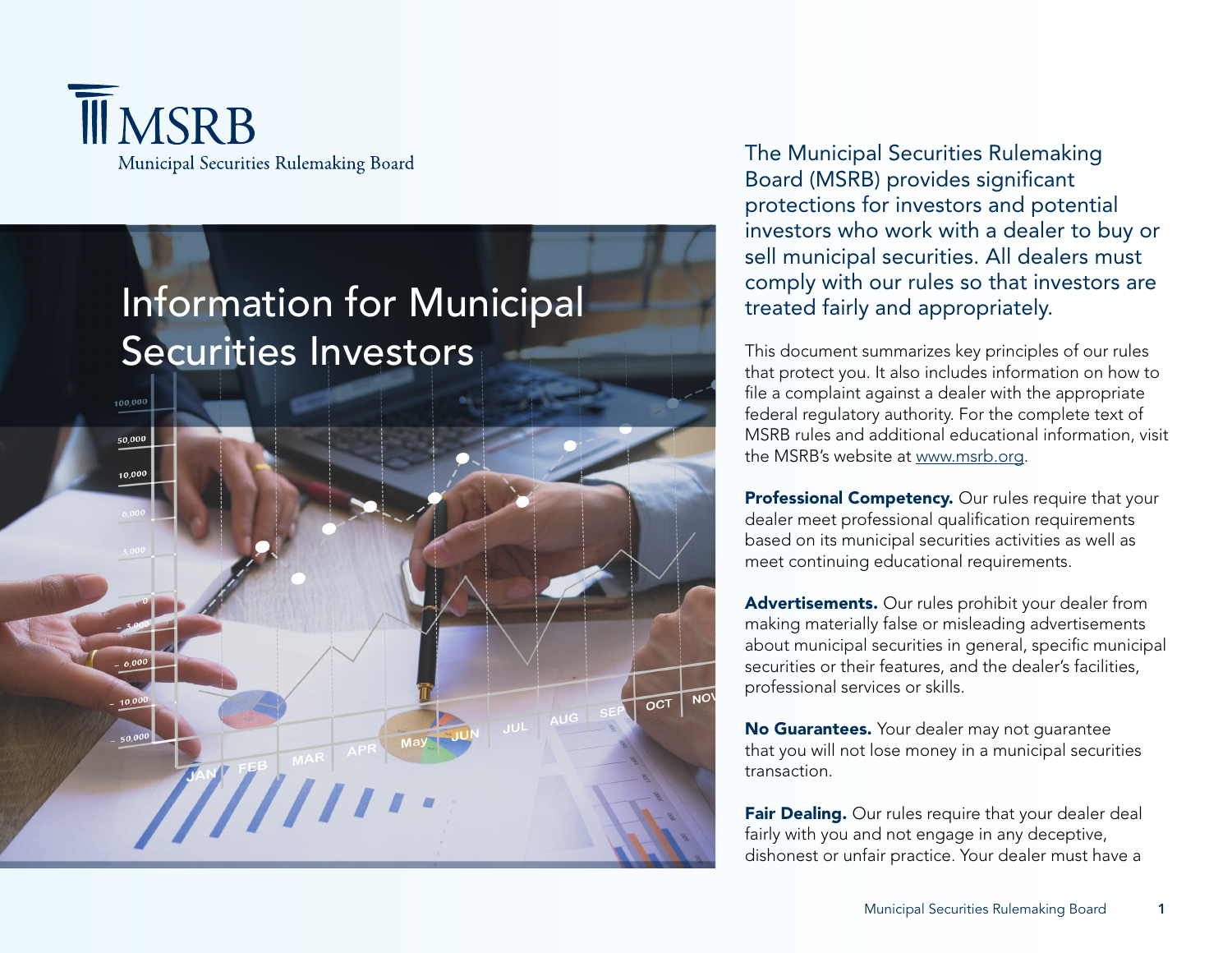reasonable basis to believe that municipal securities recommendations are suitable, following reasonable diligence to understand your investment profile, which includes your age, other investments, financial situation and needs, tax status, investment objectives, experience and time horizon, liquidity needs and risk tolerance.

**Disclosure.** Before selling you a municipal security, your dealer must assess and disclose material facts about the security generally available in official statements, continuing disclosures and other information made available through the MSRB's Electronic Municipal

# Terms as Used in this Brochure

- $\heartsuit$  You: A municipal securities investor or potential investor.
- $\heartsuit$  Dealer: A broker, dealer or municipal securities dealer that facilitates municipal securities transactions on your behalf. A dealer or its employees may be referred to as a private-client broker, a financial consultant a financial advisor, or a registered representative.
- $\supset$  Municipal Security:
	- A bond, note, warrant, certificate of participation or other obligation issued by a state or local government or their agencies or authorities such as cities, towns, villages, counties or special districts or authorities.
	- A municipal fund security, including interests in 529 college savings plans, ABLE (Achieving a Better Life Experience Act) programs and local government investment pools.

*A share in a bond mutual fund or an exchange-traded fund is not a municipal security.*

 $\heartsuit$  Compensation: Your dealer generally is compensated when it buys or sells municipal securities. That compensation is called a "mark-up/mark-down" or a "commission," depending on the type of municipal security and the capacity in which your dealer is acting.

Market Access (EMMA®) website, at [emma.msrb.org.](http://emma.msrb.org) Your dealer also must obtain and disclose information about a security not available on EMMA, if that information is material and available through other established industry sources.

Your dealer also must periodically provide you with the following:

- $\supset$  a statement that it is registered with the MSRB and the Securities and Exchange Commission (SEC);
- $\Rightarrow$  the MSRB's website address; and
- $\supset$  a statement as to the availability of this brochure.

Fair Pricing. Whether you are buying or selling a municipal security, your dealer must charge a price, including its compensation, that is fair and reasonable.

Best Execution. In general, your dealer must also use reasonable diligence to find and transact the municipal security in the best market so that your price is as favorable as possible under prevailing market conditions.

**Trade Confirmations.** Our rules require that your dealer provide you with a confirmation of your transaction that generally contains a description, par value, price and yield of the security, the identities of the parties to the transaction, the capacity in which the dealer is acting, the dollar amount of the transaction, the sale and settlement dates, and information about the delivery of your security. Effective May 14, 2018, certain trade confirmations for investor transactions must include your dealer's mark-up or mark-down.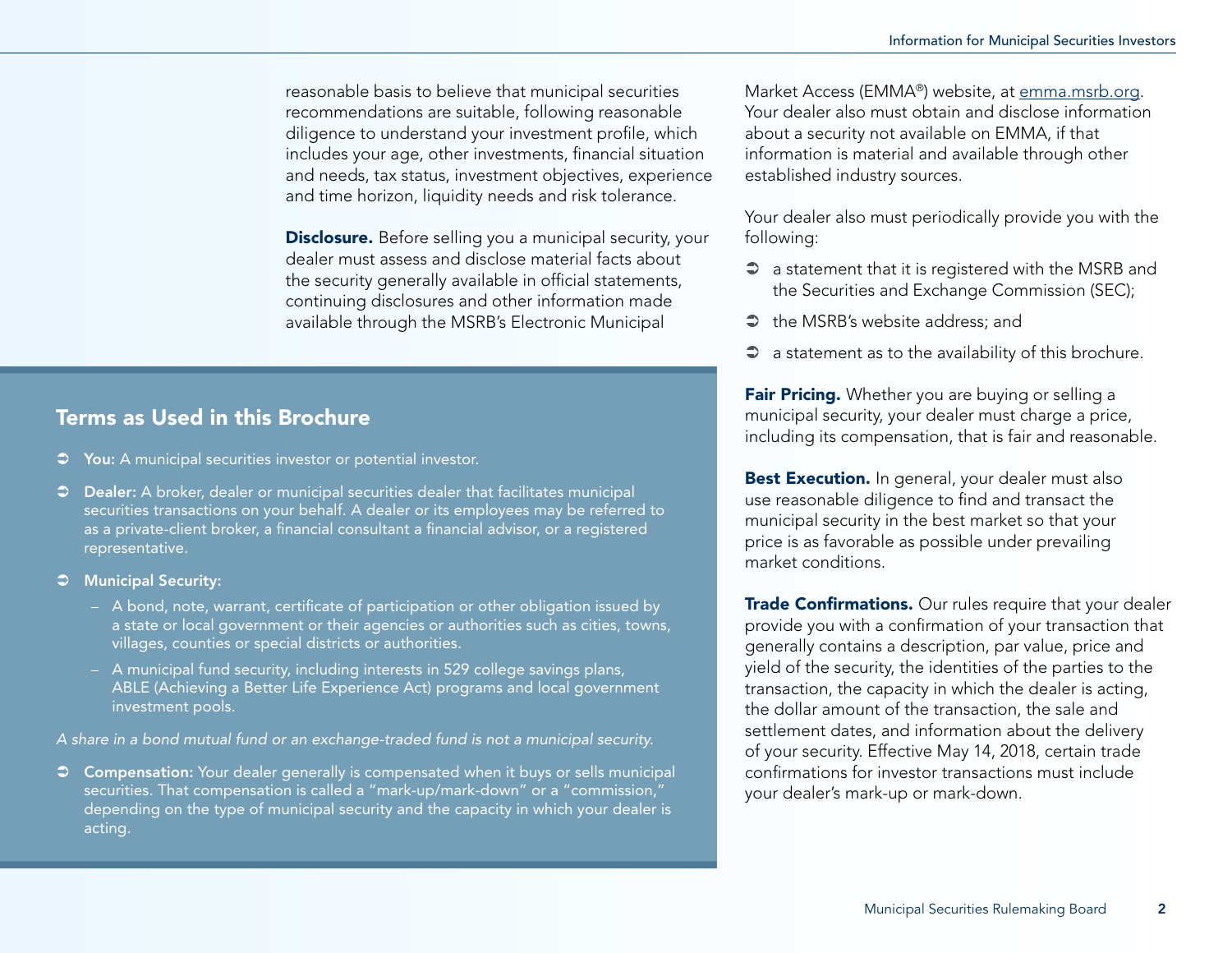# Resolving Disputes with Dealers

If you have a dispute with a dealer, you should try to — but do not have to — resolve it with your registered representative or the representative's supervisor, and report the matter in writing to the supervisor or your dealer's compliance department. In some cases, you may not be able to resolve the dispute.

#### Filing a Complaint Even if you have pursued one or more of the actions *a municipal advisor municipal advisory*

*A dealer that is also* 

*activities. For more information about the regulatory protections provided for clients of municipal advisors,* 

*may engage in* 

*see the MSRB's*  [Information for](http://www.msrb.org/~/media/Files/Resources/MSRB-MA-Clients-Brochure.ashx) 

[Municipal Advisory](http://www.msrb.org/~/media/Files/Resources/MSRB-MA-Clients-Brochure.ashx) [Clients](http://www.msrb.org/~/media/Files/Resources/MSRB-MA-Clients-Brochure.ashx) *brochure.*

above, you may also file a complaint with the regulatory agency that examines your dealer for compliance with MSRB rules, or contact the MSRB directly at 1300 I Street NW, Suite 1000, Washington, DC, 20005, 202-838-1330, [complaints@msrb.org.](mailto:complaints@msrb.org) We will forward your complaint to the appropriate enforcement agency listed below.

## If you have a complaint about a potential violation of MSRB rules or other federal securities laws, contact:

# U.S. Securities and Exchange Commission SEC Center for Complaints and Enforcement Tips 100 F Street, N.E. Washington, DC 20549-5990

[https://www.sec.gov/reportspubs/investor-publications/](https://www.sec.gov/reportspubs/investor-publications/complaintshtml.html) complaintshtml html.

Or use the online portal at: [https://acadia.sec.gov/TcrExternalWeb/faces/pages/](https://acadia.sec.gov/TcrExternalWeb/faces/pages/accept.jspx) [accept.jspx](https://acadia.sec.gov/TcrExternalWeb/faces/pages/accept.jspx)

#### If you have a complaint about the municipal securities market, securities firms or individuals associated with them, contact:

#### U.S. Securities and Exchange Commission

Office of Investor Education and Advocacy 100 F Street, N.E. Washington, DC 20549-0213 Fax: (202) 772-9295 <https://www.sec.gov/complaint/question.shtml>

Or use the online portal at: <https://www.sec.gov/oiea/Complaint.html>

## If you have a complaint against your dealer that is registered with FINRA, contact:

## FINRA Investor Complaint Center

9509 Key West Avenue Rockville, MD 20850-3329 (240) 386-4357 <http://www.finra.org/investors/problem>

Or use the online portal at: <http://www.finra.org/investors/investor-complaint-center>

#### If you are a senior investor and have a concern about your investment portfolio or the handling of your account by a FINRA-registered dealer, contact:

FINRA's Securities Helpline for Seniors 844-57-HELPS (844-574-3577)